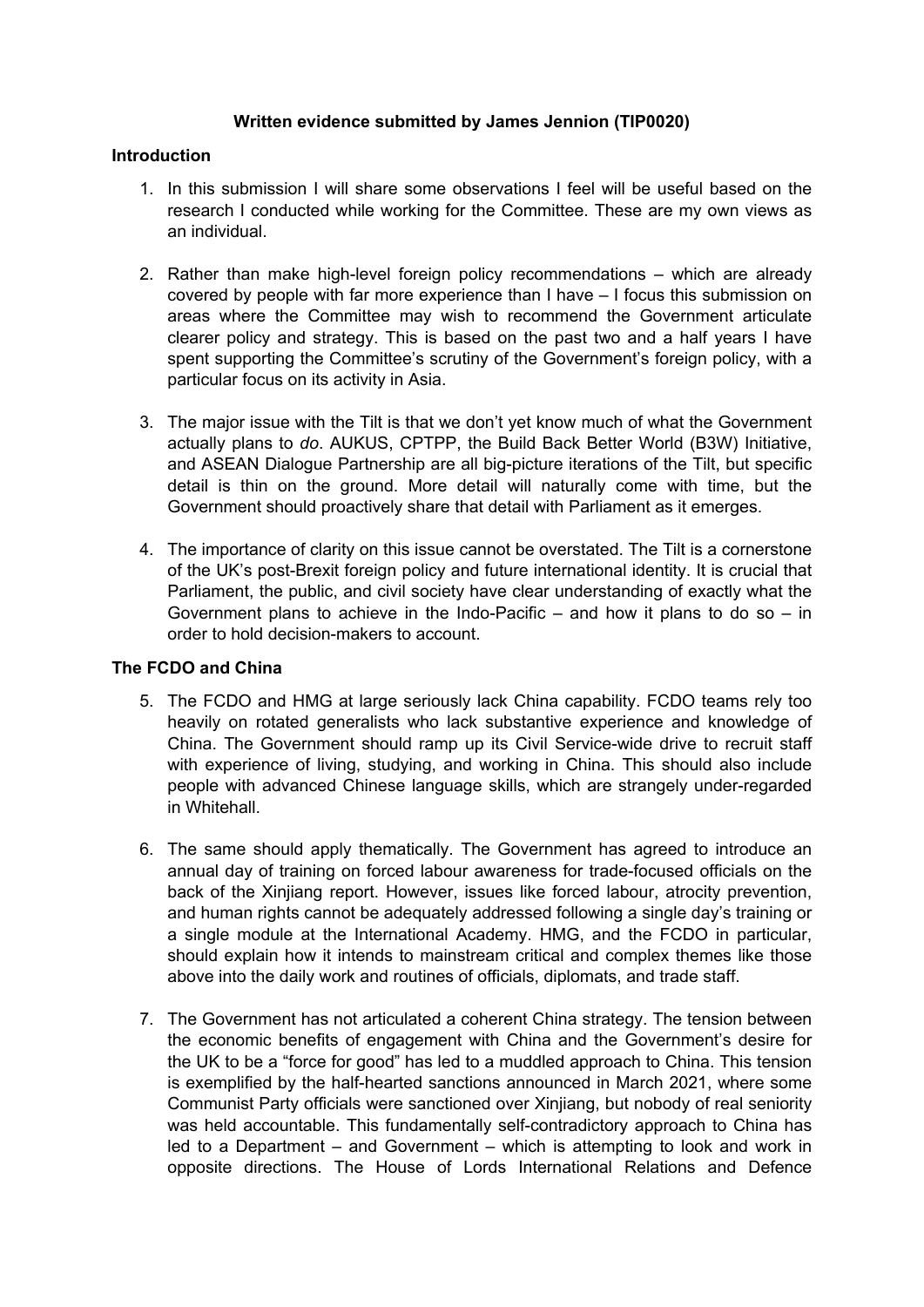Committee just reiterated a call for a coherent China policy. It is doubtful that another recommendation toward a China policy from FAC will yield a different response so soon, but pressing the Government to explain how it plans to reconcile the economics/values dilemma in its relations with China would be worthwhile.

8. The Government should make a much greater effort to honour parliamentary deadlines. Lateness of Department submissions to inquiries and Government responses to Committee reports cause substantial impediment to the work of Parliament in scrutinising Government policy. At the time of my departure from the role, the FCDO had not submitted evidence to this inquiry, despite multiple extensions and requests since the inquiry launched in July. It is difficult to scrutinise the Tilt to the Indo-Pacific when the Government has not even explained where it regards the Indo-Pacific to be.<sup>1</sup> Where submissions or responses are delayed by more than two weeks, a Minister should write to the Committee Chair explaining why this is the case.

# **AUKUS**

9. Given the recency of AUKUS, lack of information on this new pact is understandable. However, the Government has not yet made clear what it expects the UK's particular role in AUKUS to be. Speculation remains as to whether the UK, or the USA, or both, will be providing Australia with the nuclear submarines. The Committee may wish to question the Government on what the specific benefits of AUKUS are to the UK, both in economic and defence/security terms. For example, does it expect to secure permission to use Australian bases to conduct maintenance on British submarines?

# **ASEAN Dialogue Partnership**

10. While the Government has touted ASEAN Dialogue Partnership as a diplomatic win, it has not articulated what it actually intends to do with this status. Much of the written evidence to both this inquiry and the Myanmar inquiry cautioned against expecting too much too quickly from ASEAN. The Committee might ask the Government to indicate what its medium- to long-term plans are for engagement with ASEAN, what it hopes to accomplish, and how it plans to do so.

# **Build Back Better World (B3W) Initiative**

11. The development projects of Western democracies have a serious branding issue. There is not yet clarity over the relationship between the Clean Green Initiative (CGI), the G7's Build Back Better World (B3W) Initiative, and the new British International Investment (BII). CGI and B3W have been spoken of as the same project under different names, and as different projects. The Government should explain how CGI and BII fit into the B3W initiative  $-$  for example, specific areas where governments and private sector companies of different countries will contribute and cooperate, how the relative strengths of participating countries will be best utilised. If this initiative or range of initiatives is to have any hope of competing with the ideational and soft power aspects of the Belt and Road Initiative, it must be clear how the different approaches of G7 countries form a cohesive whole. At present, the approach appears scattered and disunified.

<sup>&</sup>lt;sup>1</sup> Language in the IR essentially equates the Indo-Pacific with the Asia-Pacific region.